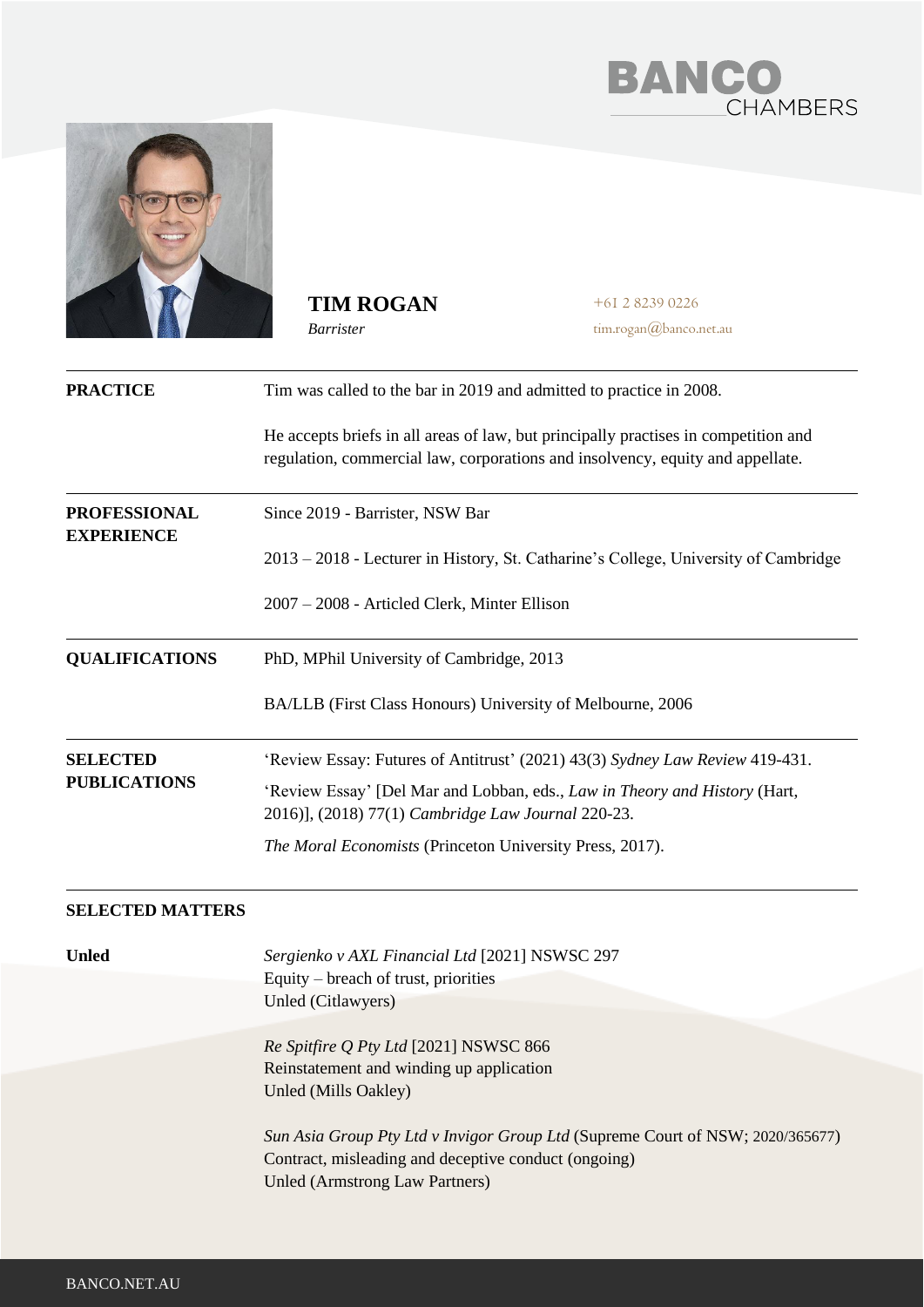

|                | WMD Group Pty Ltd v Warden (Supreme Court of NSW; 2021/6157)<br>Urgent interim injunction (ex temp/unpublished)<br>Unled (Minter Ellison)                                                                   |
|----------------|-------------------------------------------------------------------------------------------------------------------------------------------------------------------------------------------------------------|
|                | Fuji Xerox Australia Pty Ltd v Patel (District Court of NSW; 2019/205884)<br>Contract, misleading and deceptive conduct (ongoing)<br>Unled (direct access)                                                  |
|                | Lowy v Benjamin (District Court of NSW; 2019/00047298)<br>Contract, promissory estoppel (judgment unpublished; available on request)<br>Unled (John de Mestre & Co)                                         |
|                | R R Diamonds Pty Ltd v Toll Holdings Ltd (Local Court of NSW: 2020/217217)<br>Tort, contract (ongoing)<br>Unled (Norton White)                                                                              |
|                | Lidcombe Plastering Services v Golman (Supreme Court of NSW; 2019/203831)<br>Voidable transactions; knowing receipt (ongoing)<br>Unled (Bridges Lawyers)                                                    |
|                | Re WAM Capital Ltd (Supreme Court of NSW)<br>Application for s 1322 relief (judgment unpublished)<br>Unled (Mont Lawyers)                                                                                   |
| <b>Appeals</b> | Washburn Pty Ltd v Cardaci (WA Court of Appeal; 101/2021)<br>Equity - removal of trustee and executor (ongoing).<br>Led by N C Hutley SC (Bennett + Co)                                                     |
|                | ACCC v NSW Ports Operations Hold Co Pty Ltd (FCAFC; NSD 751 of 2021)<br>Competition - alleged contravention of CCA s 45 (ongoing)<br>Led by N C Hutley SC, R C A Higgins SC and B K Lim (Gilbert $+$ Tobin) |
|                | Q v E Co [2020] NSWCA 220                                                                                                                                                                                   |
|                | Equity - proprietary estoppel<br>Led by N C Hutley SC and B Lloyd (Armstrong Law Partners)                                                                                                                  |
|                | Keybridge Capital Ltd v WAM Active Ltd [2021] NSWCA 203<br>Corporations - takeovers; statutory construction<br>Led by D Barnett (Mont Lawyers)                                                              |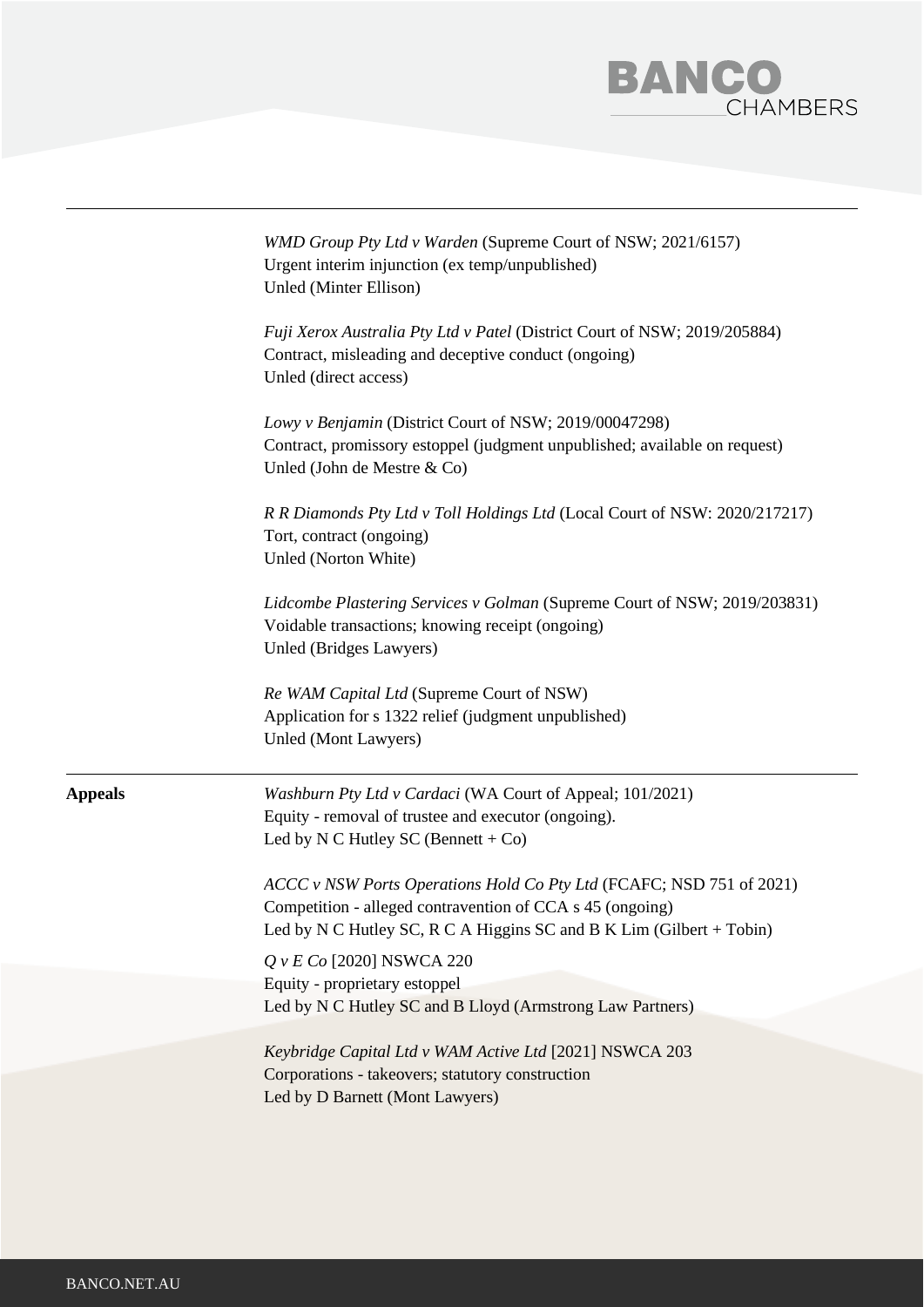

|                                    | IWC Industries Pty Ltd v Sergei Sergienko (NSW Court of Appeal; 2021/96251)<br>Equity – breach of trust, priorities (reserved)<br>Led by F Corsaro SC (Citilawyers)                                                                           |  |
|------------------------------------|-----------------------------------------------------------------------------------------------------------------------------------------------------------------------------------------------------------------------------------------------|--|
|                                    | Wright v Wright (WA Court of Appeal; 62/2021)<br>Equity - breach of fiduciary duty (ongoing)<br>Led by B Kremer and J Healy (Pragma Lawyers)                                                                                                  |  |
|                                    | Landpower Australia Pty Ltd v Penske Power Systems Pty Ltd (2019) 99 NSWLR 780<br>Contribution; appeal from summary dismissal of cross-claim<br>Led by P A Horvath SC (Wotton Kearney)                                                        |  |
| Competition &<br><b>Regulation</b> | ACCC v NSW Ports Operations Hold Co Pty Ltd [2021] FCA 720<br>Competition - alleged contravention of s 45 CCA in connection with port privatisation.<br>Led by N C Hutley SC, R C A Higgins SC and B K Lim for NSW Ports (Gilbert +<br>Tobin) |  |
|                                    | ACCC v J Hutchinson Pty Ltd (Federal Court of Australia; QUD374 of 2020)<br>Alleged contravention of s 45E (reserved)<br>Led by R C A Higgins SC and M Trim for Hutchinson (Gadens)                                                           |  |
|                                    | Truck Tech Group Pty Ltd v United Safety (Federal Court of Australia; NSD 1386 of<br>2020)                                                                                                                                                    |  |
|                                    | Competition - alleged contravention of s 46 CCA (settled).<br>Led by D Roche for the Respondent (Moray Agnew)                                                                                                                                 |  |
|                                    | Perth Airport Pty Ltd v Qantas Airways Ltd (Supreme Court of Western Australia)<br>Restitution (reserved).                                                                                                                                    |  |
|                                    | Led by J Sheahan QC, B Kremer and E Heenan for Qantas (Minter Ellison)<br>Lottoland Australia Pty Ltd v ACMA (2019) 100 NSWLR 328                                                                                                             |  |
|                                    | Regulation - Interactive Gambling Act 2001 (Cth).<br>Led by N C Hutley SC and S H Hartford Davis for Lottoland (Addisons)                                                                                                                     |  |
|                                    | Confidential Client<br>Advice on operation of s 92 of the Constitution in relation to state gaming legislation.<br>Led by N C Hutley SC (direct access)                                                                                       |  |
|                                    | <b>Essential Services Commission of Victoria</b><br>Advice on gas and electricity market regulation.<br>Unled (direct access)                                                                                                                 |  |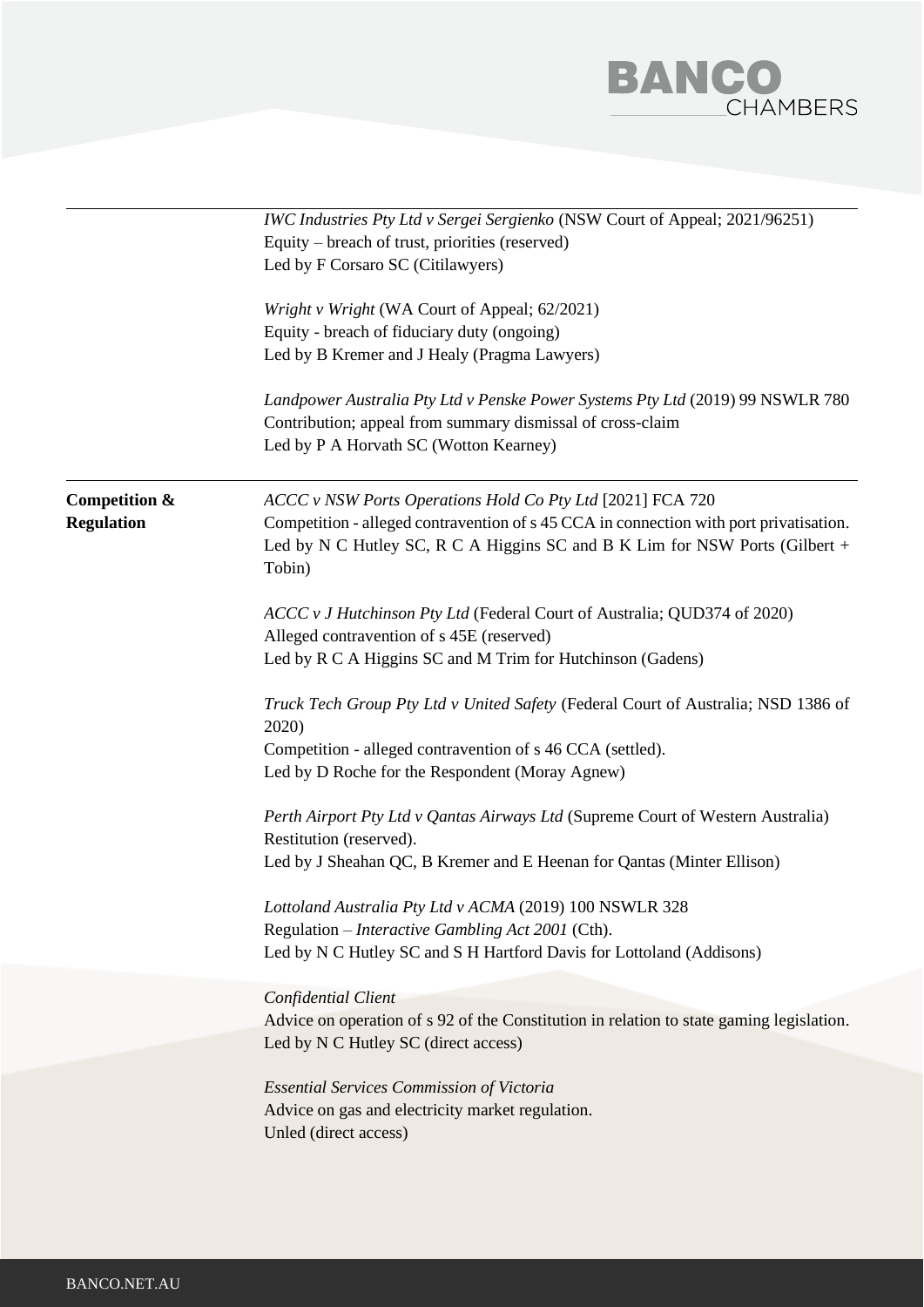

| <b>Class Actions</b> | Doyle's Farm Produce Pty Ltd v MDBA (Supreme Court of NSW)<br>Class action on behalf of NSW irrigators (ongoing)<br>Led by N C Hutley SC, D R Sulan SC and S H Hartford Davis (Banton Group)<br>Confidential Client<br>Tort and misleading and deceptive conduct (ongoing)<br>Led by C Withers SC and D Barnett (Corrs Chambers Westgarth)<br>Forge Group Ltd (in liq) v Hutchinson and Ors (Supreme Court of NSW)<br>Directors duties.<br>Led by C Withers SC and A Hochroth (Banton Group)<br>ACN 117 641 004 Pty Ltd v S & P Global, Inc (Federal Court of Australia)<br>Tort and misleading and deceptive conduct (ongoing)<br>Led by C Withers SC and A Lyons (Banton Group) |
|----------------------|-----------------------------------------------------------------------------------------------------------------------------------------------------------------------------------------------------------------------------------------------------------------------------------------------------------------------------------------------------------------------------------------------------------------------------------------------------------------------------------------------------------------------------------------------------------------------------------------------------------------------------------------------------------------------------------|
| Commercial /         | Lakomy v Accounting TEK Pty Ltd [2021] NSWSC 1152                                                                                                                                                                                                                                                                                                                                                                                                                                                                                                                                                                                                                                 |
| <b>Corporations</b>  | Contract; misleading and deceptive conduct.<br>Led by D R Sulan SC (Armour Allen Lawyers)                                                                                                                                                                                                                                                                                                                                                                                                                                                                                                                                                                                         |
|                      | Hoho Property Ltd Ltd v Bass Finance No 37 Pty Ltd (Supreme Court of NSW;<br>2021/1477702)<br>Contracts, unconscionable conduct (ongoing)<br>Led by CRC Newlinds SC (Maddocks)                                                                                                                                                                                                                                                                                                                                                                                                                                                                                                    |
|                      | In the matter of Western Port Holdings Pty Ltd [2021] NSWSC 232; 358 FLR 45<br>Insolvency - voidable transactions during DOCA period.<br>Led by F Assaf SC (Nelson McKinnon)                                                                                                                                                                                                                                                                                                                                                                                                                                                                                                      |
|                      | Tayeh v Commonwealth of Australia; in re First Fleet Pty Ltd [2020] FCA 1323<br>Validity of appointment and business of committee of inspection.<br>Led by R C A Higgins SC (Craddock Murray Neumann)                                                                                                                                                                                                                                                                                                                                                                                                                                                                             |
|                      | Wet Fix Holdings Pty Ltd v Gillion Pty Ltd [2021] FCA 67<br>Breach of contract.                                                                                                                                                                                                                                                                                                                                                                                                                                                                                                                                                                                                   |
|                      | Led by E A Hyde (BT Lawyers)                                                                                                                                                                                                                                                                                                                                                                                                                                                                                                                                                                                                                                                      |
|                      | WMD Group Pty Ltd v Walker (Supreme Court of NSW; 2021/6157)<br>Breach of contract; enforcement of security; priorities. (settled)<br>Led by A D'Arville (Minter Ellison)                                                                                                                                                                                                                                                                                                                                                                                                                                                                                                         |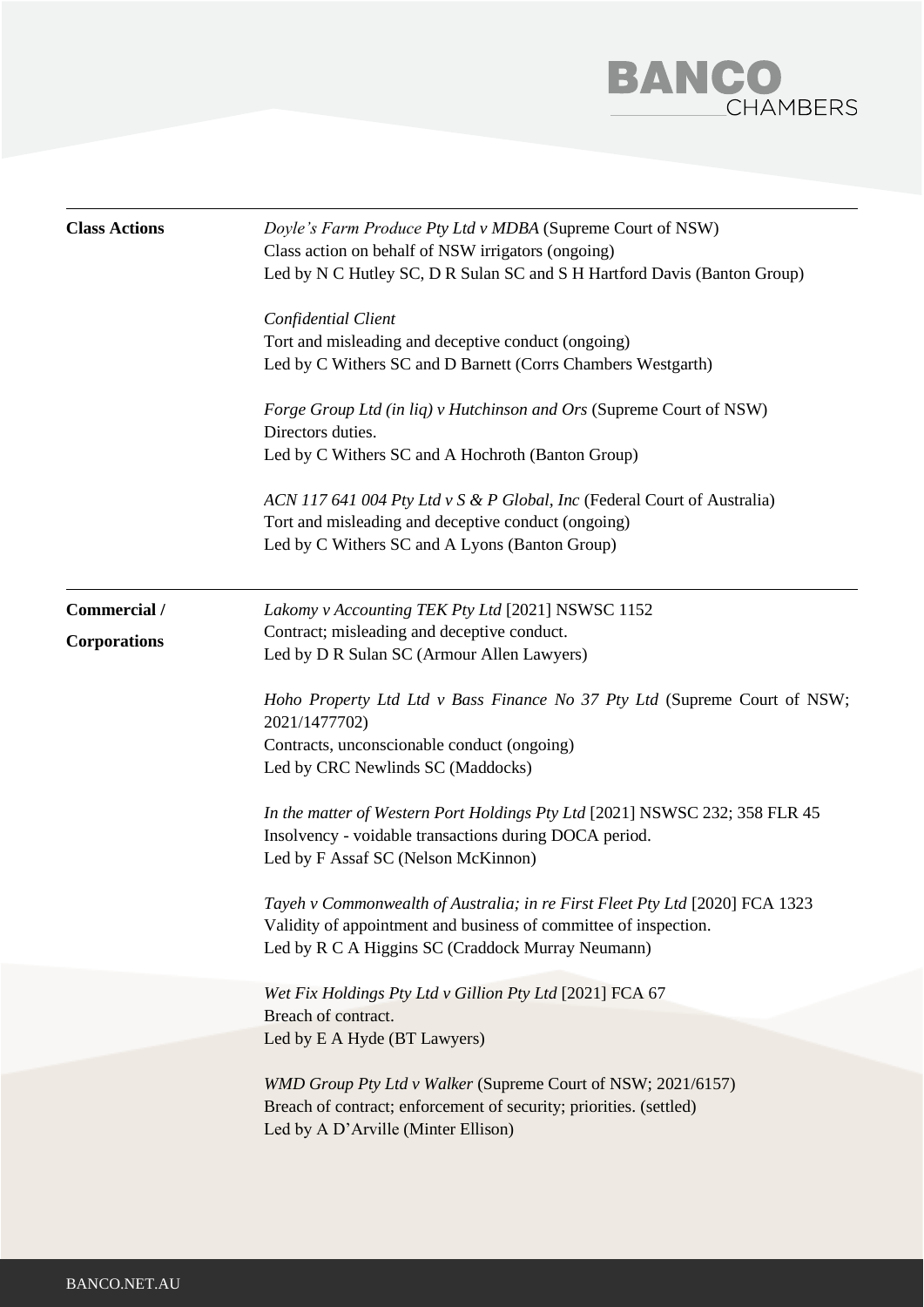

|                        | Port Kembla Operations Pty Ltd/NSW Ports                                             |
|------------------------|--------------------------------------------------------------------------------------|
|                        | Advice on leasing issues.                                                            |
|                        | Led by J S Emmett SC (Corrs Chambers Westgarth)                                      |
|                        | Keybridge Capital Ltd v WAM Active Ltd [2020] NSWSC 1917                             |
|                        | Takeovers, compliance with Corporations Act ch 6                                     |
|                        | Led by D Barnett (Mont Lawyers)                                                      |
|                        |                                                                                      |
|                        | Re Sandon Capital Investments Limited [2019] NSWSC 1512                              |
|                        | Irregularities in conditional off-market takeover bid.                               |
|                        | Led by C Tam (Watson Mangioni)                                                       |
|                        |                                                                                      |
|                        | Re MB Australia Pty Ltd (2021/178927)                                                |
|                        | Insolvency – running account; unfair preferences (settled)                           |
|                        | Unled (Norton White)                                                                 |
|                        | Adgemis v SIG Sarl (Supreme Court of NSW; 2021/50523)                                |
|                        | Challenge to statutory demand                                                        |
|                        | Led by D R Sulan SC (Keypoint Law)                                                   |
|                        |                                                                                      |
|                        | Alexiou v ANZ Ltd [2020] FCA 1777; (2020) 303 IR 35                                  |
|                        | Retrospective operation of Corporations Act Part 9.4AAA.                             |
|                        | Led by B Walker SC, N Kidd SC and J Williams (Levitt Robinson)                       |
| <b>Equity / Trusts</b> | Atomic Search Pty Ltd v Dooris (Supreme Court of NSW; 2019/287105)                   |
|                        | Breach of confidence, breach of contract (settled)                                   |
|                        | Led by A T S Dawson SC (Hilliard & Berry Solicitors)                                 |
|                        | <i>iQ Group Global Ltd v ADS Capital Pty Ltd (Supreme Court of NSW; 2002/317665)</i> |
|                        | Breach of confidence (settled)                                                       |
|                        | Led by J S Emmett SC (Minter Ellison)                                                |
|                        | Enyin Ling v One Funds Management Ltd (Supreme Court of NSW; 2021/186738)            |
|                        | Breach of trust (ongoing)                                                            |
|                        | Led by F Assaf SC (SMB Law)                                                          |
|                        | Re Motor Trades Association of Australia Superannuation Fund Pty Ltd (Supreme        |
|                        | Court of NSW; 2021/286583)                                                           |
|                        | Trusts/superannuation - judicial advice (reserved)                                   |
|                        | Led by H K Insall SC (Allens)                                                        |
|                        |                                                                                      |